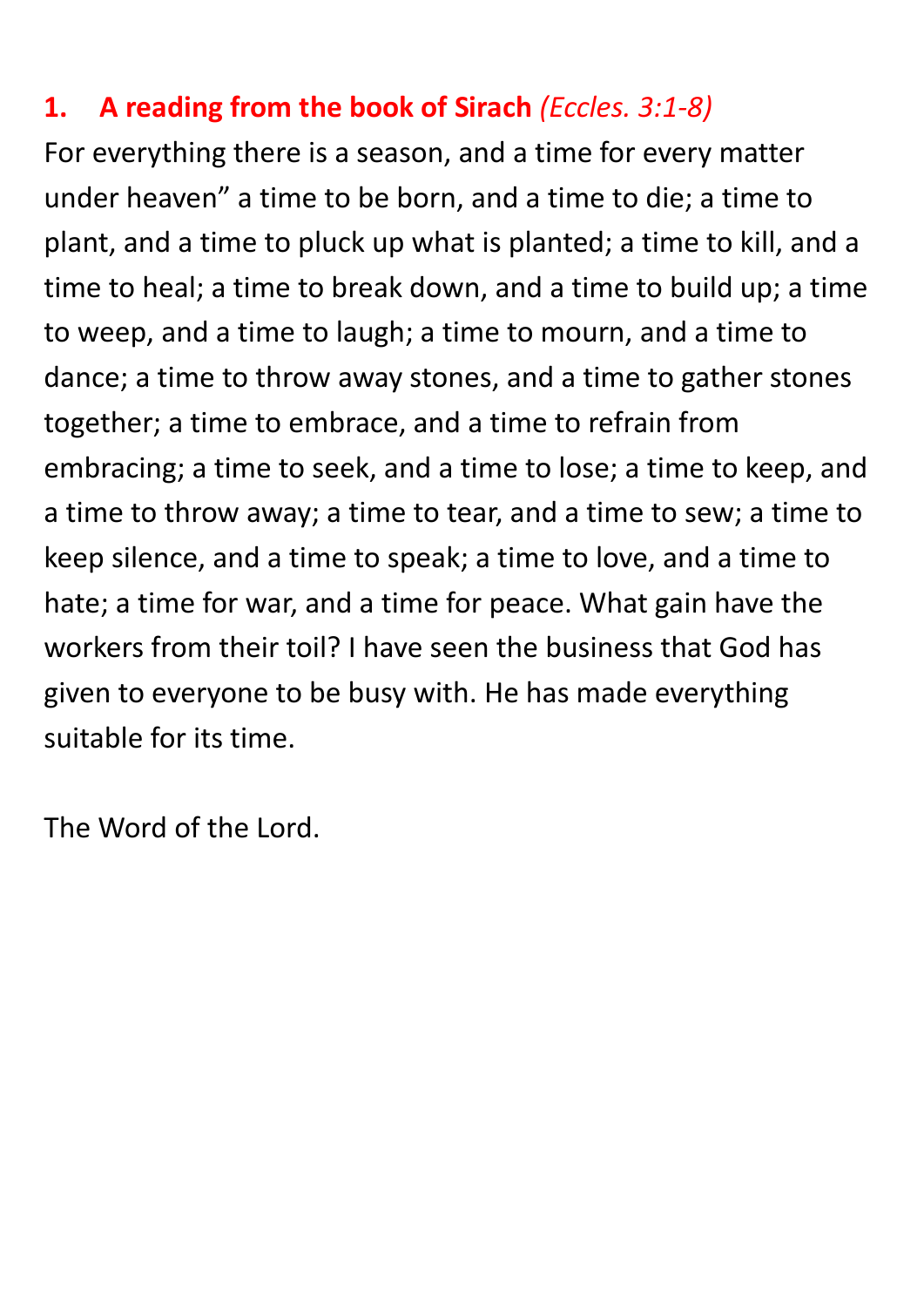#### **1a. A reading from the book of Sirach** (3*: 1-12*)

There is a time for everything, A season for every activity under the heavens, A time to be born and a time to die, A time to plant and a time to uproot, A time to kill and a time to heal, A time to tear down and a time to build, A time to weep and a time to laugh, A time to mourn and a time to dance, A time to scatter stones and a time to gather them,

- A time to embrace and a time to refrain from embracing,
- A time to search and a time to give up,
- A time to keep and a time to throw away,
- A time to tear and a time to mend,
- A time to be silent and a time to speak,
- A time to love and a time to hate,
- A time for war and a time for peace.

What do workers gain from their toil? I have seen the burden God has laid on the human race. He has made everything beautiful in its time. He has also set eternity in the human heart, yet no one can fathom what God has done from beginning to end. I know that there is nothing better for people than to be happy and to do good while they live.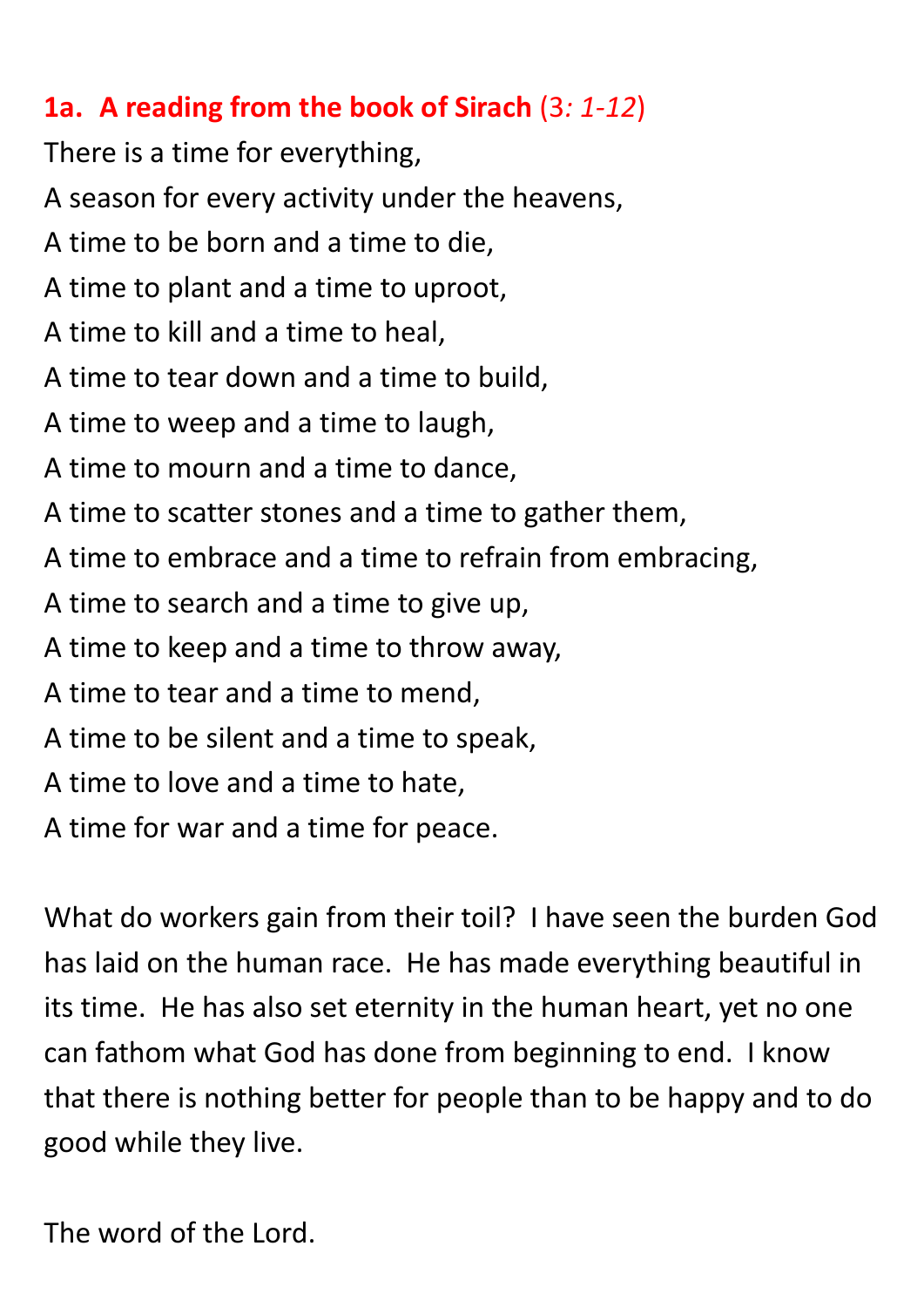### **2. A reading from the book of Wisdom**

The virtuous man, though he die before his time, will find rest. Length of days is not what makes age honourable, Nor number of years the true measure of life; Understanding, that is a man's grey hairs, Untarnished life, this is ripe old age. He has sought to please God, so God has loved him; As he was living among sinners, he has been taken up. Coming to perfection in so short a while, he achieved long life; His soul being pleasing to the Lord, He has taken him quickly from the evil around him. Yet, people look on uncomprehending; It does not enter their heads That grace and mercy await the chosen of the Lord, And protection, his holy ones.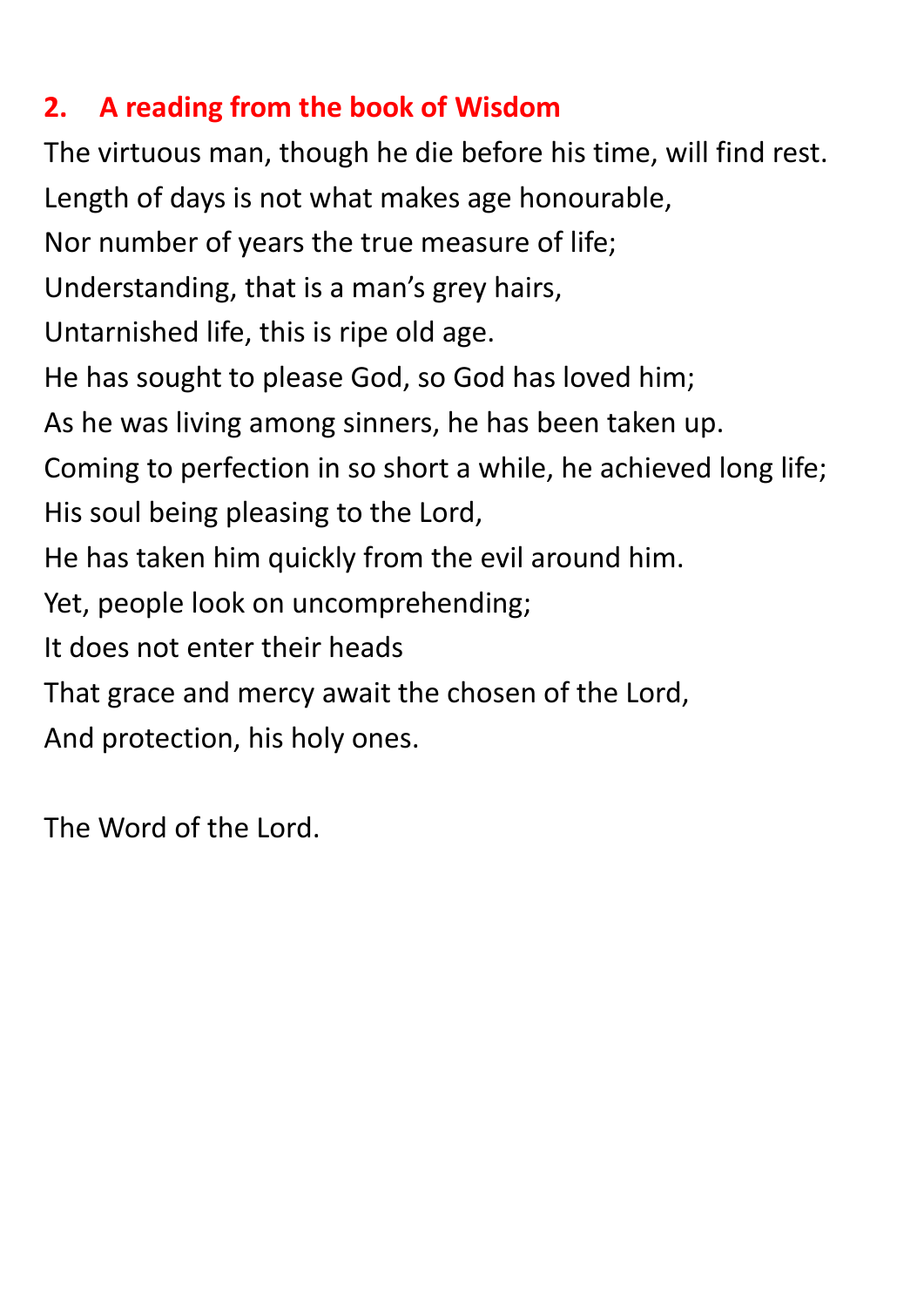#### **3. A reading from the prophet Isaiah** (*25:6-9*)

On this mountain, the Lord of hosts will prepare for all peoples a banquet of rich food. On this mountain he will remove the mourning veil covering all peoples, and the shroud enwrapping all nations, he will destroy Death forever. The Lord will wipe away the tears from every cheek; he will take away his people's shame everywhere on earth, for the Lord has said so. That day, it will be said: See this is our God in whom we hoped for salvation; the Lord is the one in whom we hoped. We exult and we rejoice that he has saved us.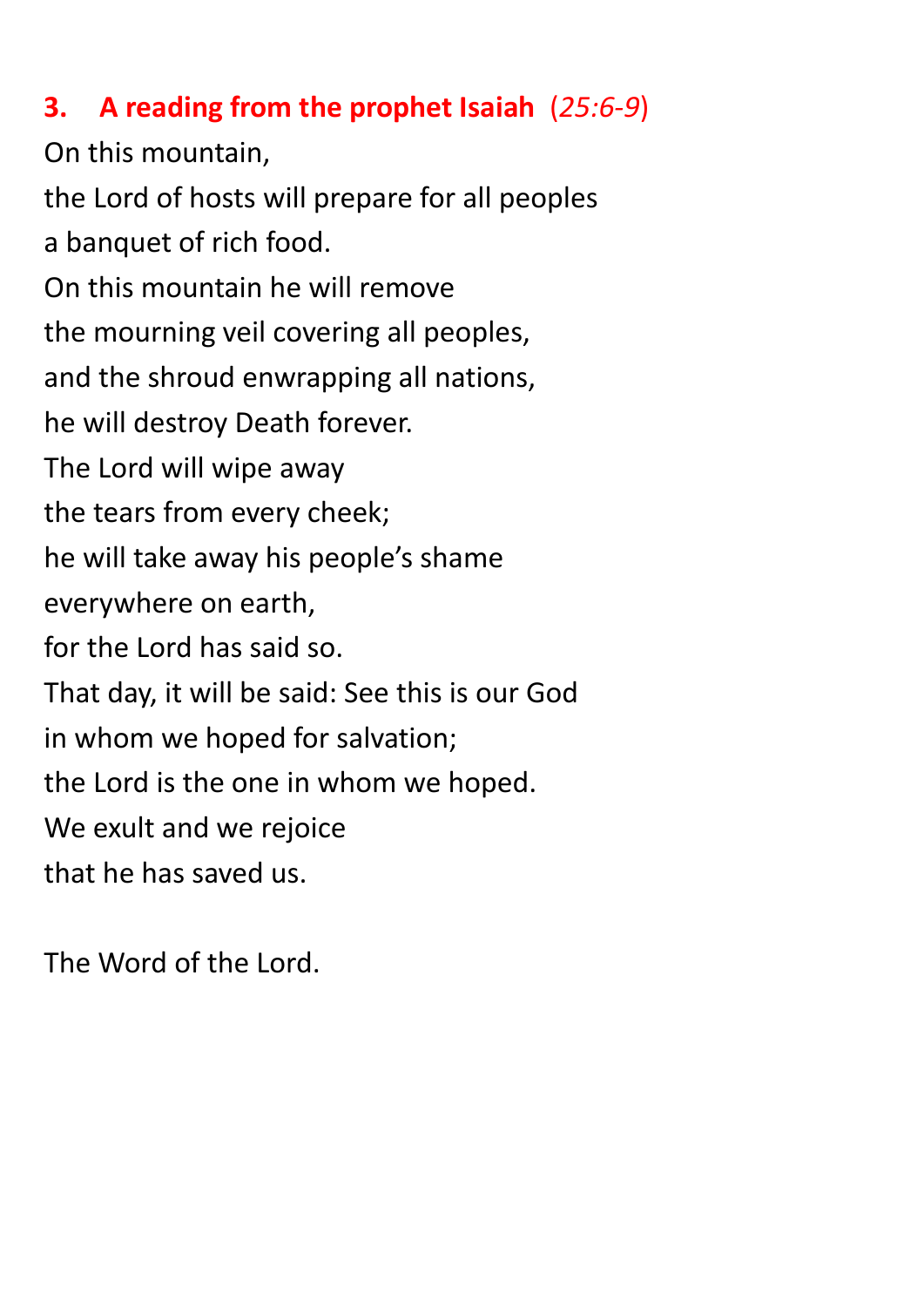**4. A reading from the Acts of the Apostles** (*10:34-36. 42-43*) Peter addressed Cornelius and his household: 'The truth I have now come to realise,' he said, 'is that God does not have favourites, but that anybody of any nationality who fears God and does what is right is acceptable to him. It is true, God sent his word to the people of Israel, and it was to them that the good news of peace was brought by Jesus Christ - but Jesus Christ is Lord of all men, and he has ordered us to proclaim this to his people and to tell them that God has appointed him to judge everyone, alive or dead. It is to him that all the prophets bear this witness: that all who believe in Jesus will have their sins forgiven through his name.'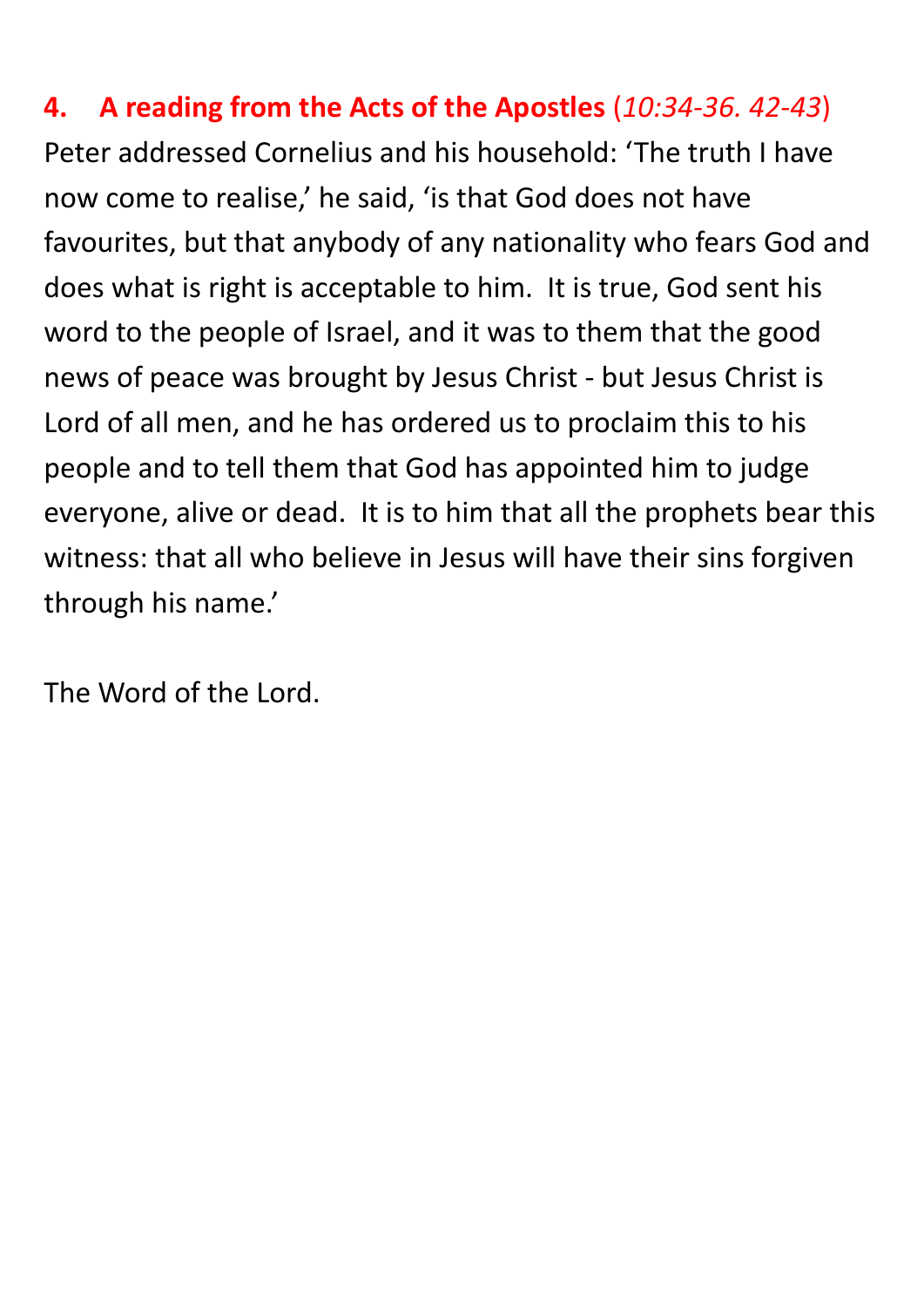### **5. A reading from the book of the Apocalypse** (*20:11- 21:1*)

I, John, saw a great white throne and the One who was sitting on it. In his presence, earth and sky vanished, leaving no trace. I saw the dead, both great and small, standing in front of his throne, while the book of life was opened, and other books opened which were the record of what they had done in their lives, by which the dead were judged.

The sea gave up all the dead who were in it; Death and Hades were emptied of the dead that were in them; and every one was judged according to the way in which he had lived. Then Death and Hades were thrown into the burning lake. This burning lake is the second death; and anybody whose name could not be found written in the book of life was thrown into the burning lake. Then I saw a new heaven and a new earth; the first heaven and the first earth had disappeared now, and there was no longer any sea.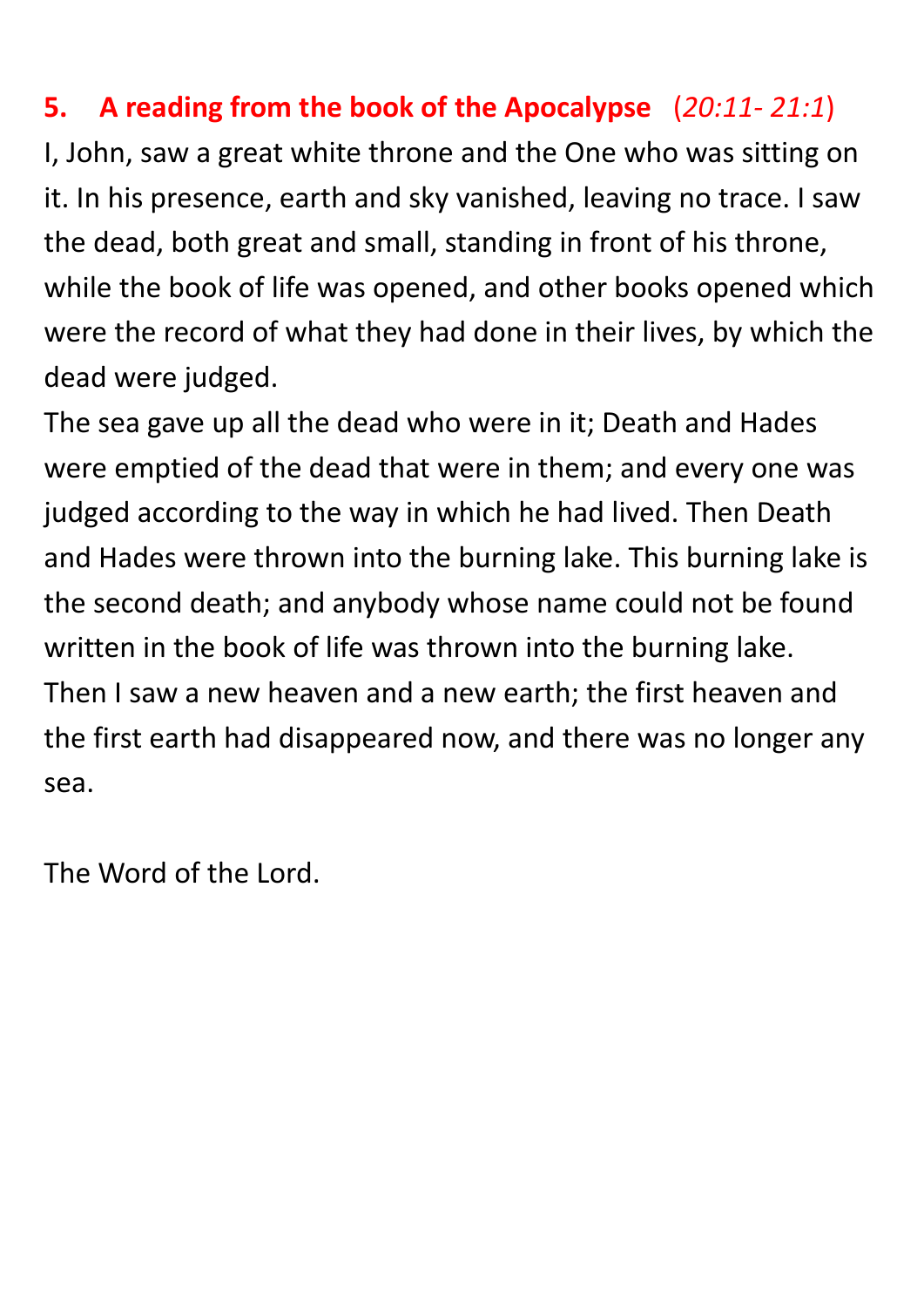### **6. A reading from the book of the Apocalypse** (*21: 1-7*)

I, John, saw a new heaven and a new earth; the first heaven and the first earth had disappeared now, and there was no longer any sea. I saw the holy city, and the new Jerusalem, coming down from God out of Heaven, as beautiful as a bride all dressed for her husband. Then I heard a loud voice call from the throne, 'You see this city? Here God lives among men. He will make his home among them; they shall be his people, and he will be their God; his name is God-with-them. He will wipe away all tears from their eyes; their will be no more death, and no more mourning or sadness. The world of the past has gone'.

Then the One sitting on the throne spoke: 'Now I am making the whole of creation new,' he said. 'I will give water from the well of life free to anybody who is thirsty; it is the rightful inheritance of the one who proves victorious; and I will be his God and he a son to me.'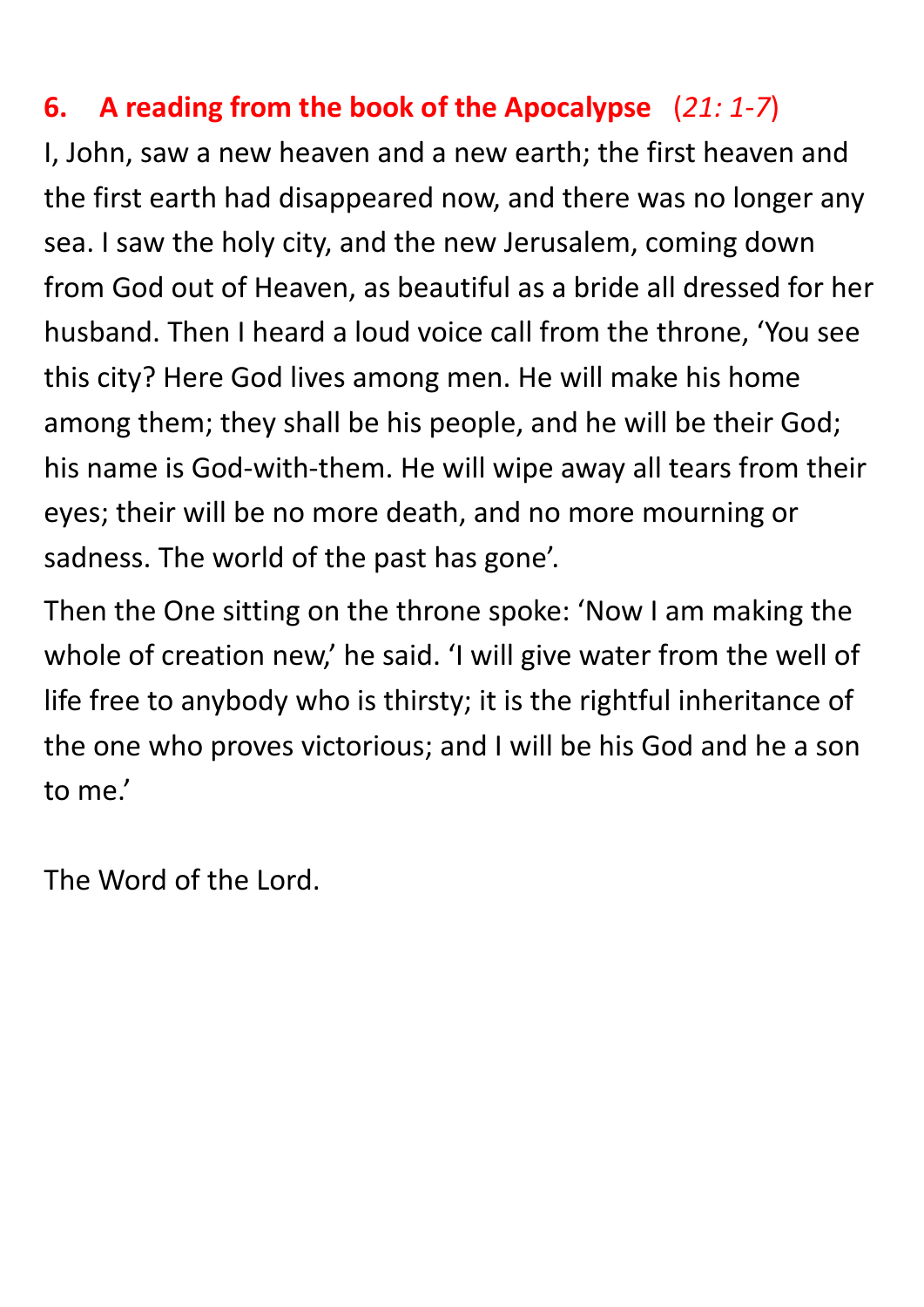#### **7. A reading from the book of Job** *(Is. 19:23-27)*

Job said: 'Ah, would that these words of mine were written down, inscribed on some monument with iron chisel and engraving tool, cut into the rock for ever. this I know: that my Avenger lives, and he, the last, will take his stand on earth. after my awaking, he will set me close to him, and from my flesh I shall look on God. He whom I shall see will take my part: these eyes will gaze on him and find him not aloof.'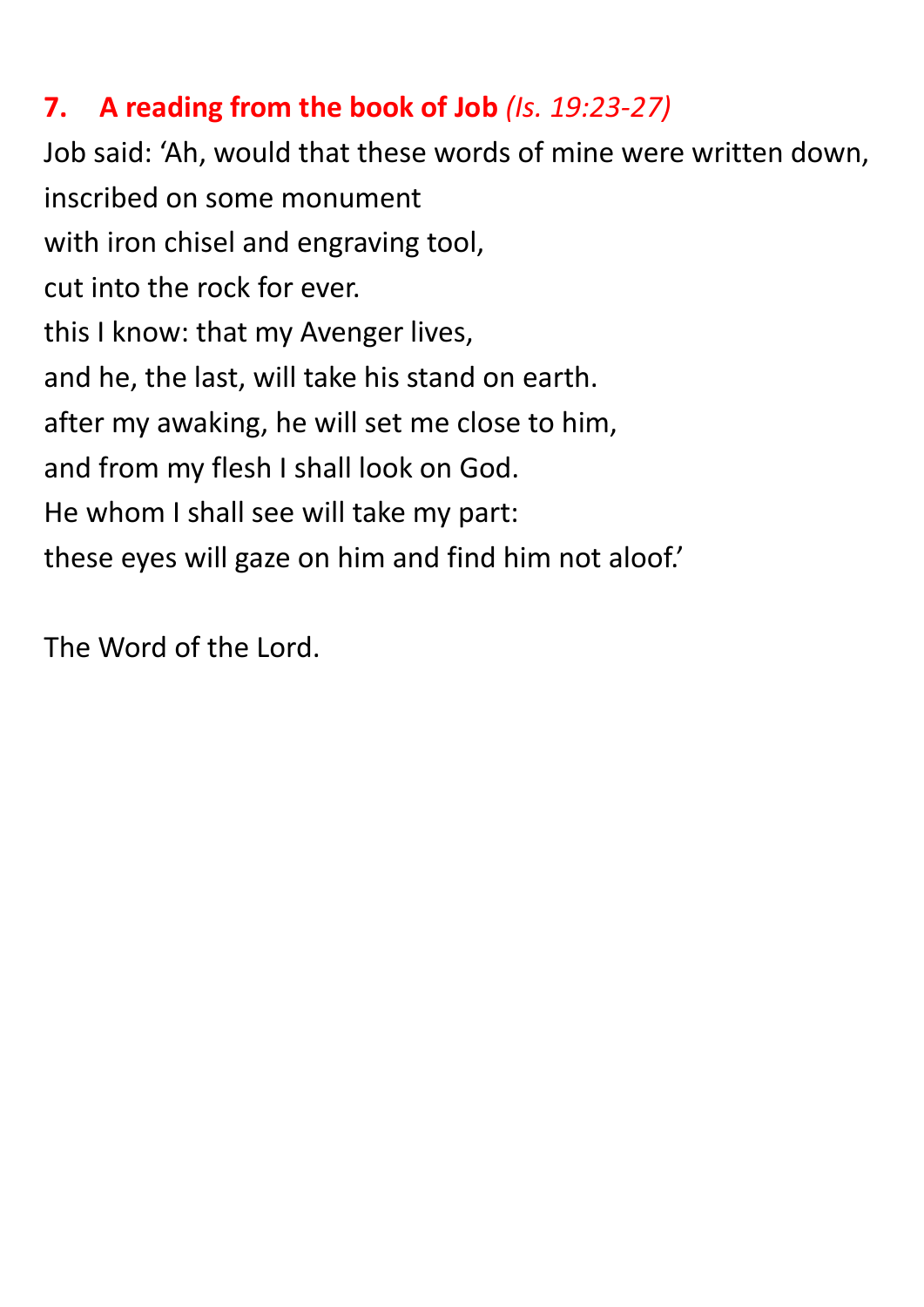### **8. A reading from book of Apocalypse** (*14:13*)

I, John, heard a voice from heaven say to me, 'Write down: Happy are those who die in the Lord! Happy indeed, the Spirit says; now they can rest for ever after their work, since their good deeds go with them.'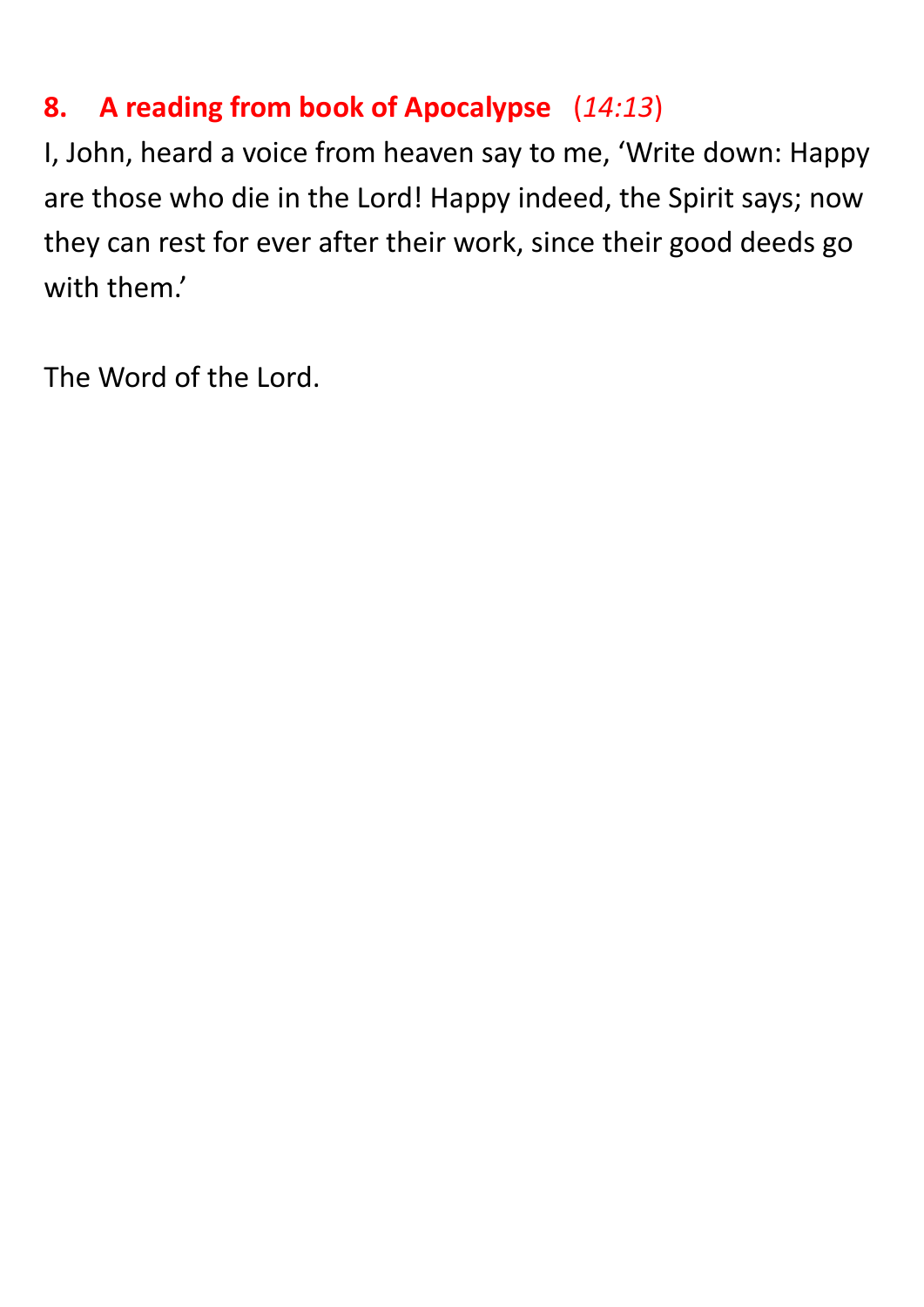### **9. A reading from the book of Sirach** (*34: 14-20*)

No one who fears the Lord need ever hesitate, or ever be daunted, since the Lord is his hope. Happy the soul of one who fears the Lord. On whom does he rely? Who supports him? The eyes of the Lord watch over those who love him, he is their powerful protection and their strong support, their screen from the desert wind, their shelter from the midday sun,

a guard against stumbling, an assurance against a fall.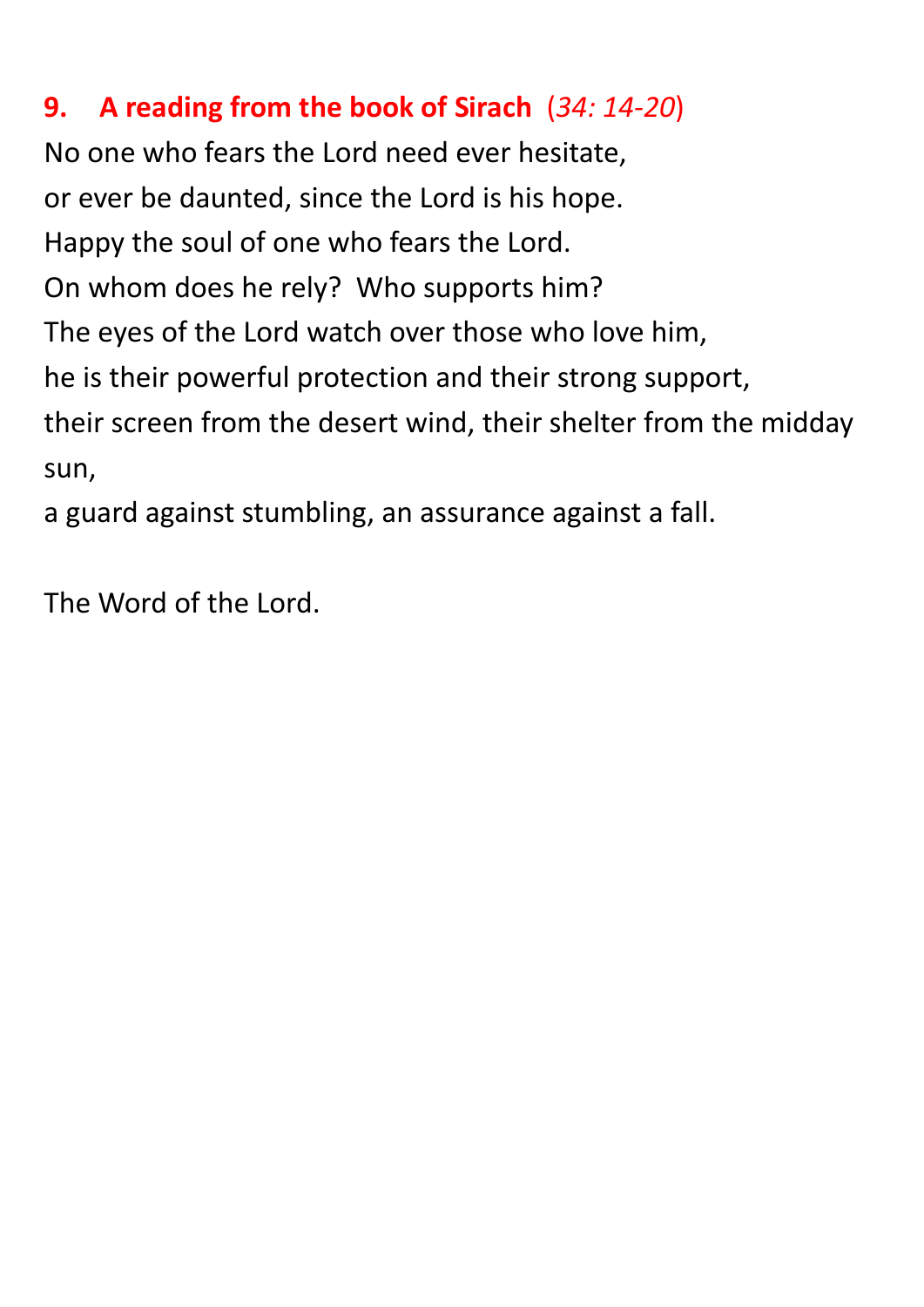## **10. A reading from the letter of St. Paul to the Romans** (*6:3-4. 8- 9*)

When we were baptised in Christ Jesus we were baptised in his death; in other words, when we were baptised we went into the tomb with him and joined him in death, so that as Christ was raised from the dead by the Father's glory, we too might live a new life.

But we believe that having died with Christ we shall return to life with him: Christ, as we know, having been raised from the dead will never die again. Death has no power over him any more.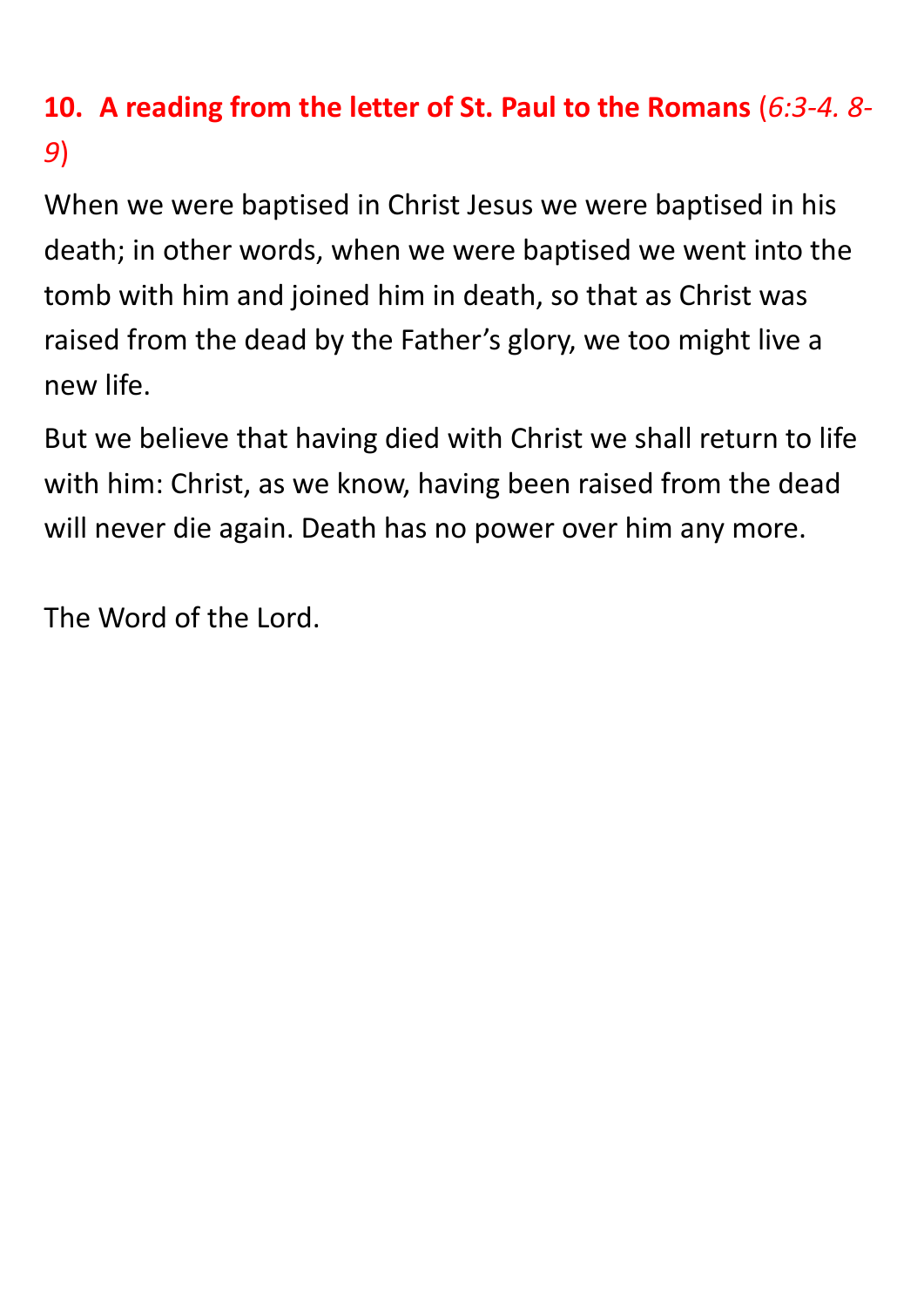## **11. A reading from the letter of St Paul to the Romans** (*8:31-35. 37-39*)

With God on our side who can be against us? Since God did not spare his own Son, but gave him up to benefit us all, we may be certain, after such a gift, that he will not refuse anything he can give. Could anyone accuse those that God has chosen? When God acquits, could anyone condemn? Could Christ Jesus? No! He not only died for us - he rose from the dead, and there at God's right hand he stands and pleads for us.

Nothing therefore can come between us and the love of Christ, even if we are troubled or worried, or being persecuted, or lacking food or clothes, or being threatened or even attacked. These are the trials through which we triumph, by the power of him who loved us.

For I am certain of this: neither death nor life, no angel, no prince, nothing that exists, nothing still to come, not any power, or height or depth, not any created thing, can ever come between us and the love of God made visible in Christ Jesus our Lord.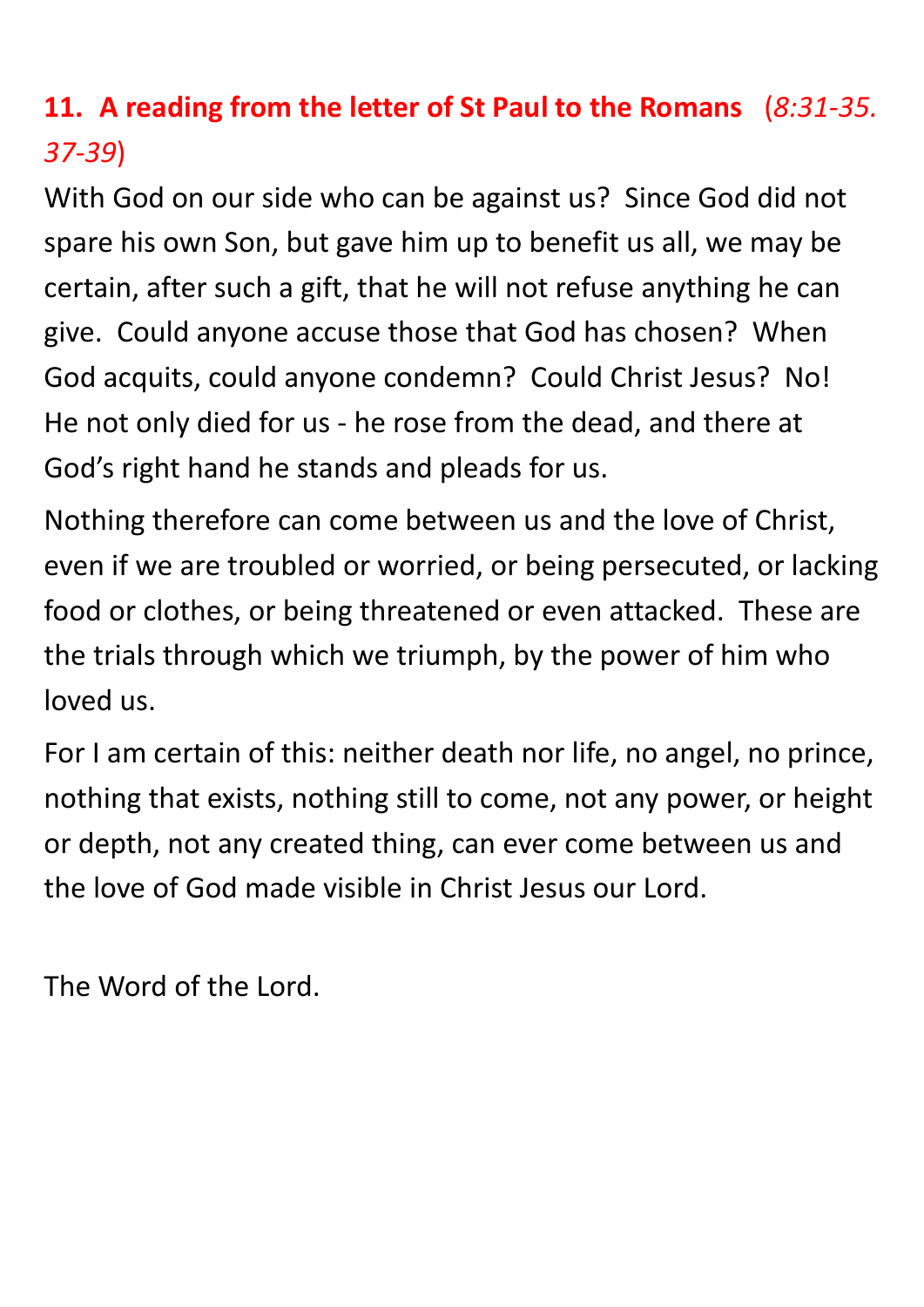#### **12. A reading from the letter of St Paul to the Romans** (*14:7-12*)

The life and death of each of us has its influence on others; if we live, we live for the Lord; and if we die, we die for the Lord, so that alive or dead we belong to the Lord. This explains why Christ both died and came to life, it was so that he might be Lord both of the dead and of the living. We shall all have to stand before the judgement seat of God; as scripture says: By my life - it is the Lord who speaks - every knee shall bend before me, and every tongue shall praise God. It is to God, therefore, that each so us must give an account of himself.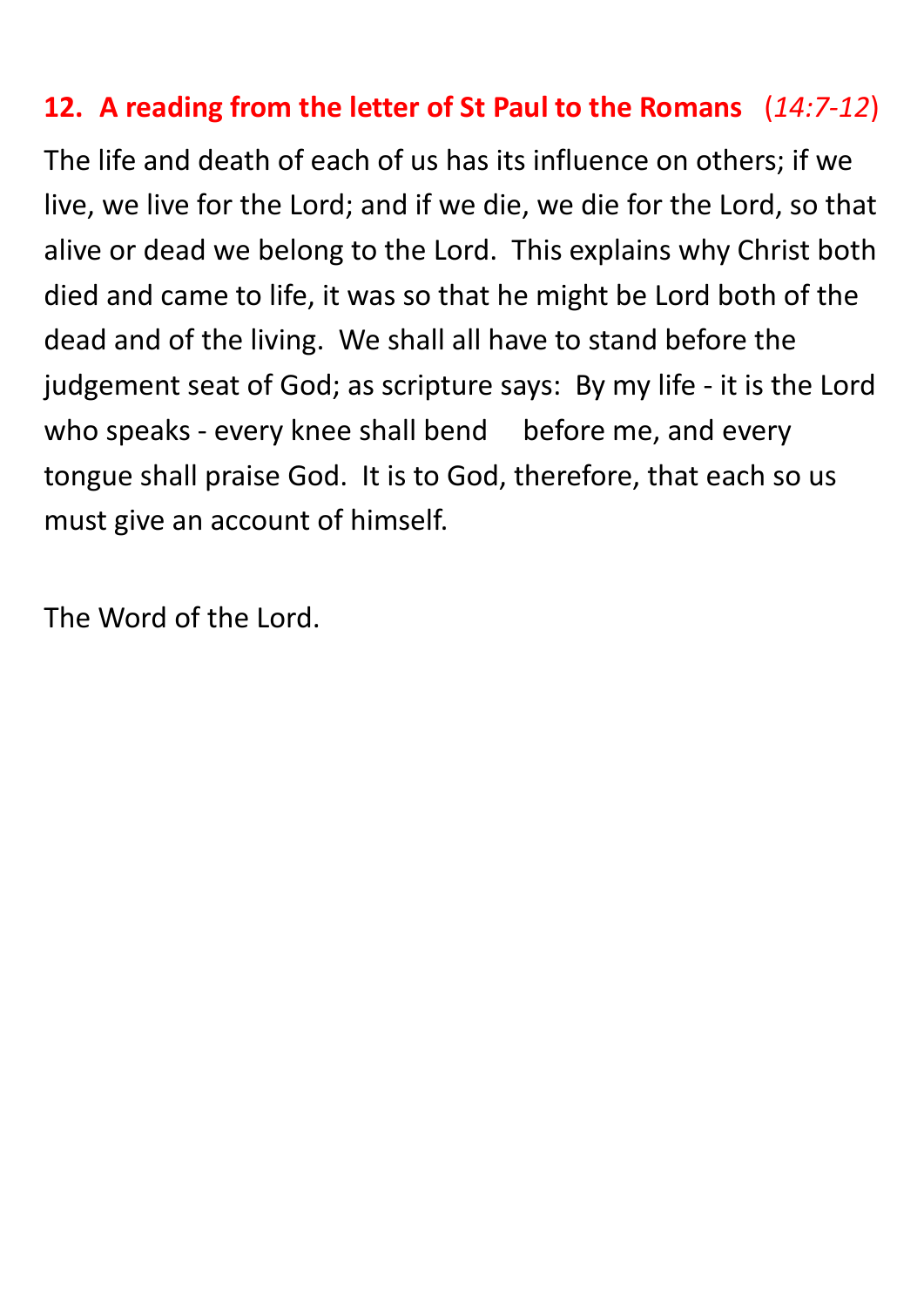# **13. A reading from the letter of St. Paul to the Philippians** (*3:20-21*)

For us, our homeland is in heaven, and from heaven comes the saviour we are waiting for, the Lord Jesus Christ, and he will transfigure these wretched bodies of ours into copies of his glorious body. He will do that by the same power with which he can subdue the whole universe.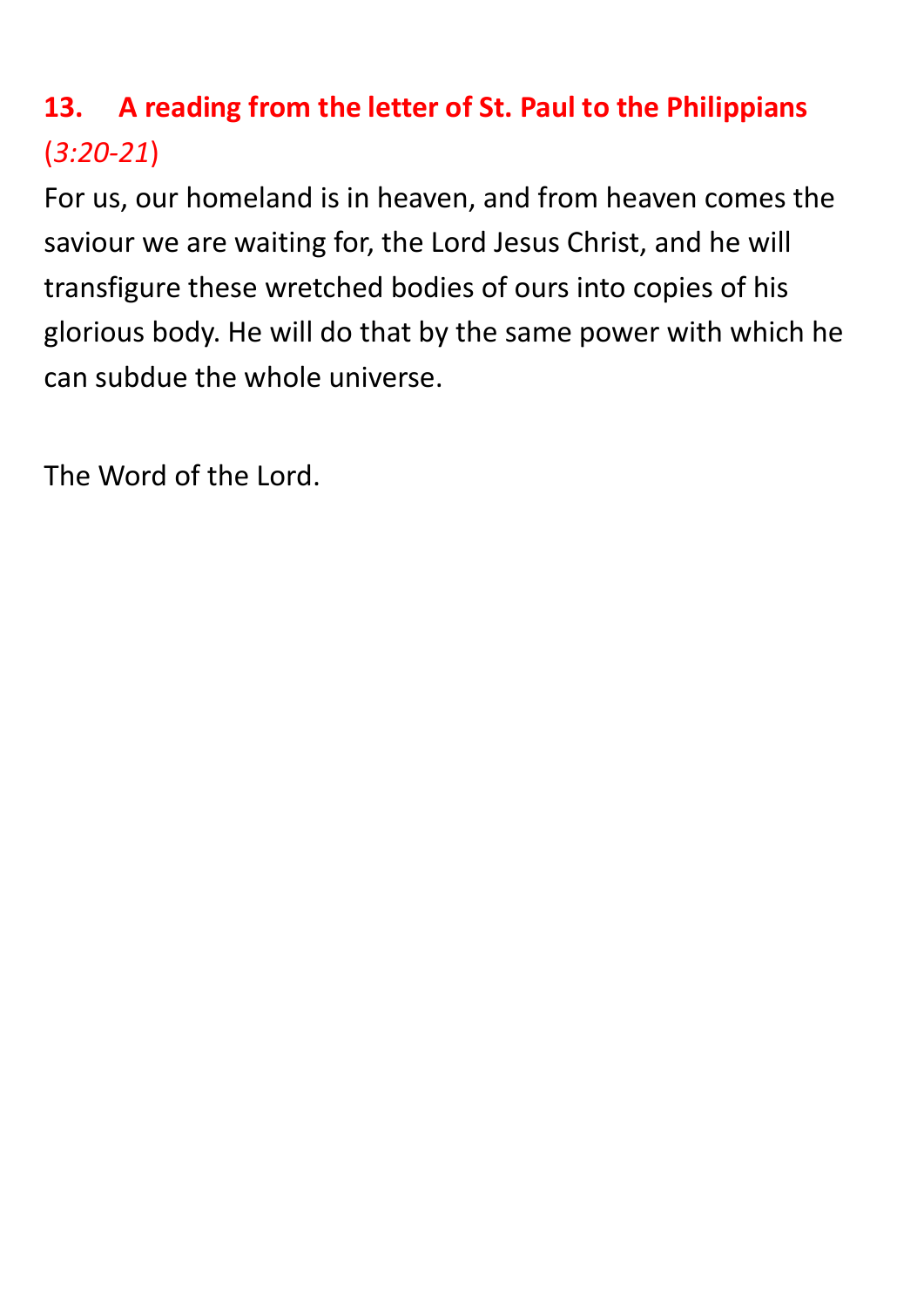# **14. A reading from the second letter of St Paul to the Corinthians** (*5:1 6-10*)

We know that when the tent that we live in on earth is folded up, there is a house built by God for us, an everlasting home not made by human hands, in the heavens.

We are always full of confidence, then, when we remember that to live in the body means to be exiled from the Lord, going as we do by faith and not by sight - we are full of confidence, I say, and actually want to be exiled from the body and make our home with the Lord.

Whether we are living in the body or exiled from it, we are intent on pleasing him. For all the truth about us will be brought out in the law court of Christ, and each of us will get what he deserves for the things he did in the body, good or bad.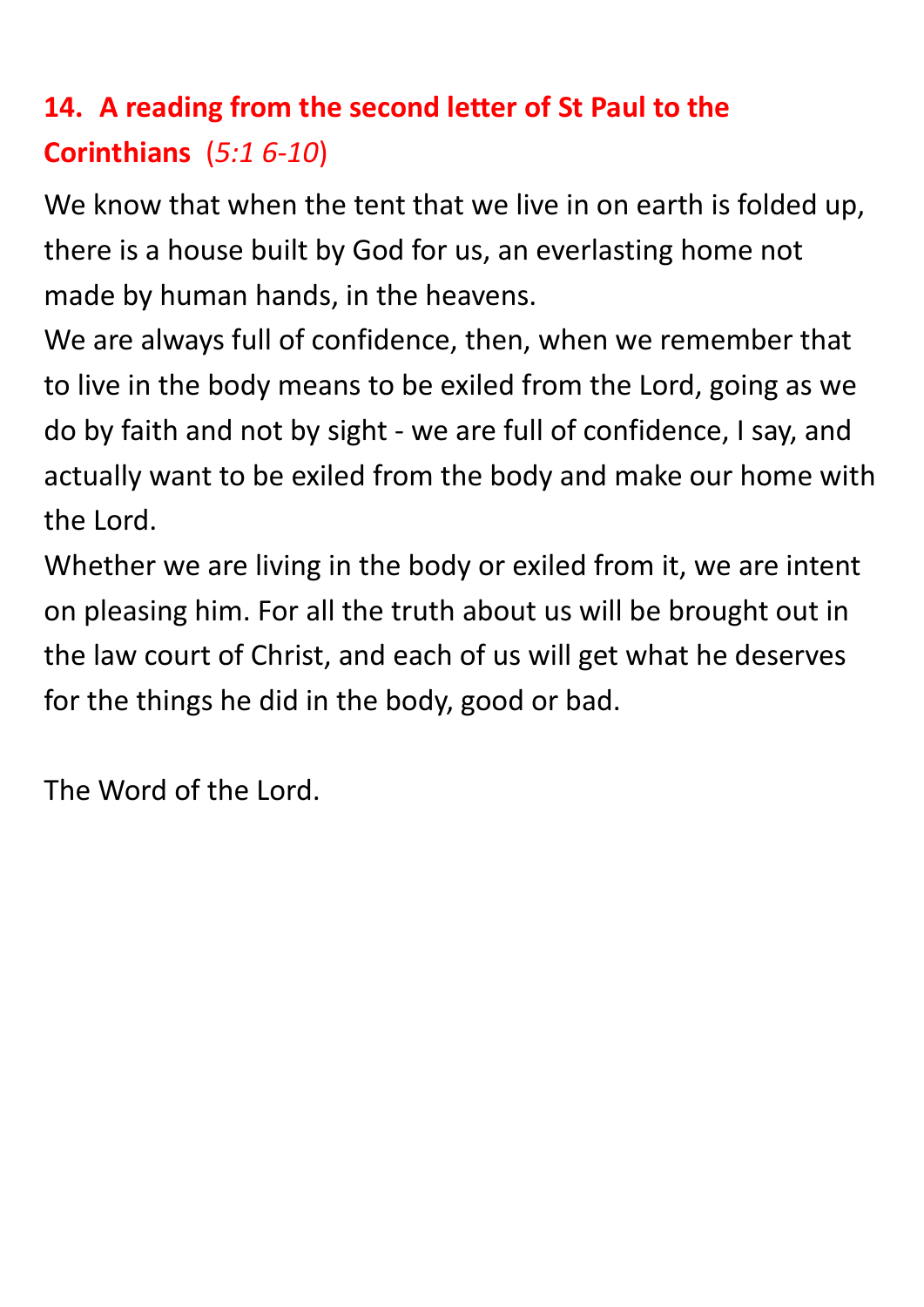## **15. A reading from the first letter of St Paul to the Corinthians** (*5:20-231*)

Christ has been raised from the dead, the first-fruits of all who have fallen asleep. Death, came through one man and in the same way the resurrection of the dead has come through one man. Just as all men die in Adam, so all men will be brought to life in Christ; but all of them in their proper order: Christ as the firstfruits and then, after the coming of Christ, those who belong to him.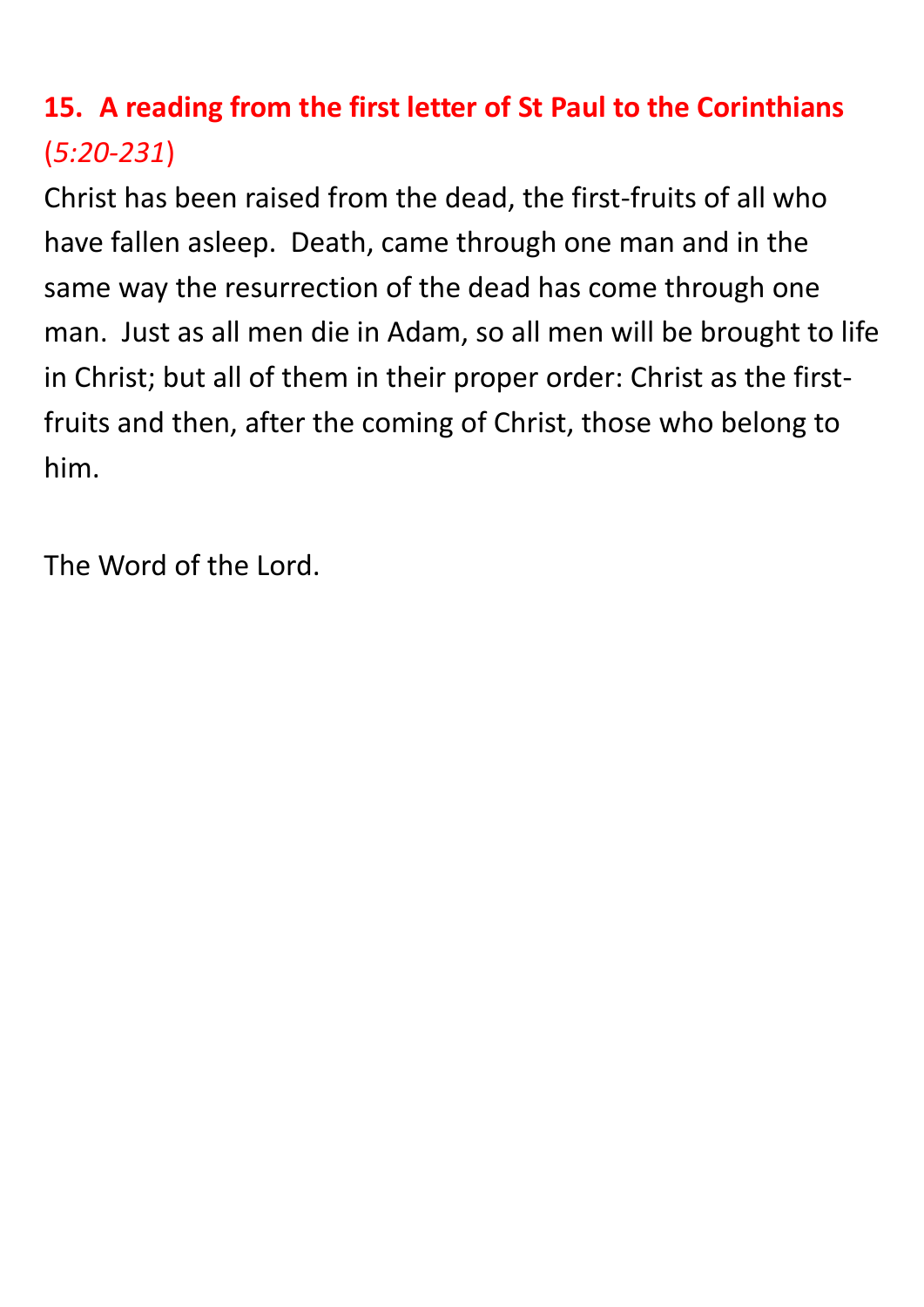# **16. A reading from the first letter of St. Paul to the Thessalonians** (*4:13-18*)

We want you to be quite certain, brothers, about those who have died, to make sure you do not grieve about them, like the other people who have no hope. We believe that Jesus died and rose again, and that it will be the same for those who have died in Jesus: God will bring them with him. We can tell you this from the Lord's own teaching, that any of us who are left alive until the Lord's coming will not have any advantage over those who have died. At the trumpet of God, the voice of the archangel will call out the command and the Lord himself will come down from heaven; those who have died in Christ will be the first to rise, and then those of us who are still alive will be taken up in the clouds, together with them, to meet the Lord in the air. So we shall stay with the Lord for ever. With such thoughts as these you should comfort one another.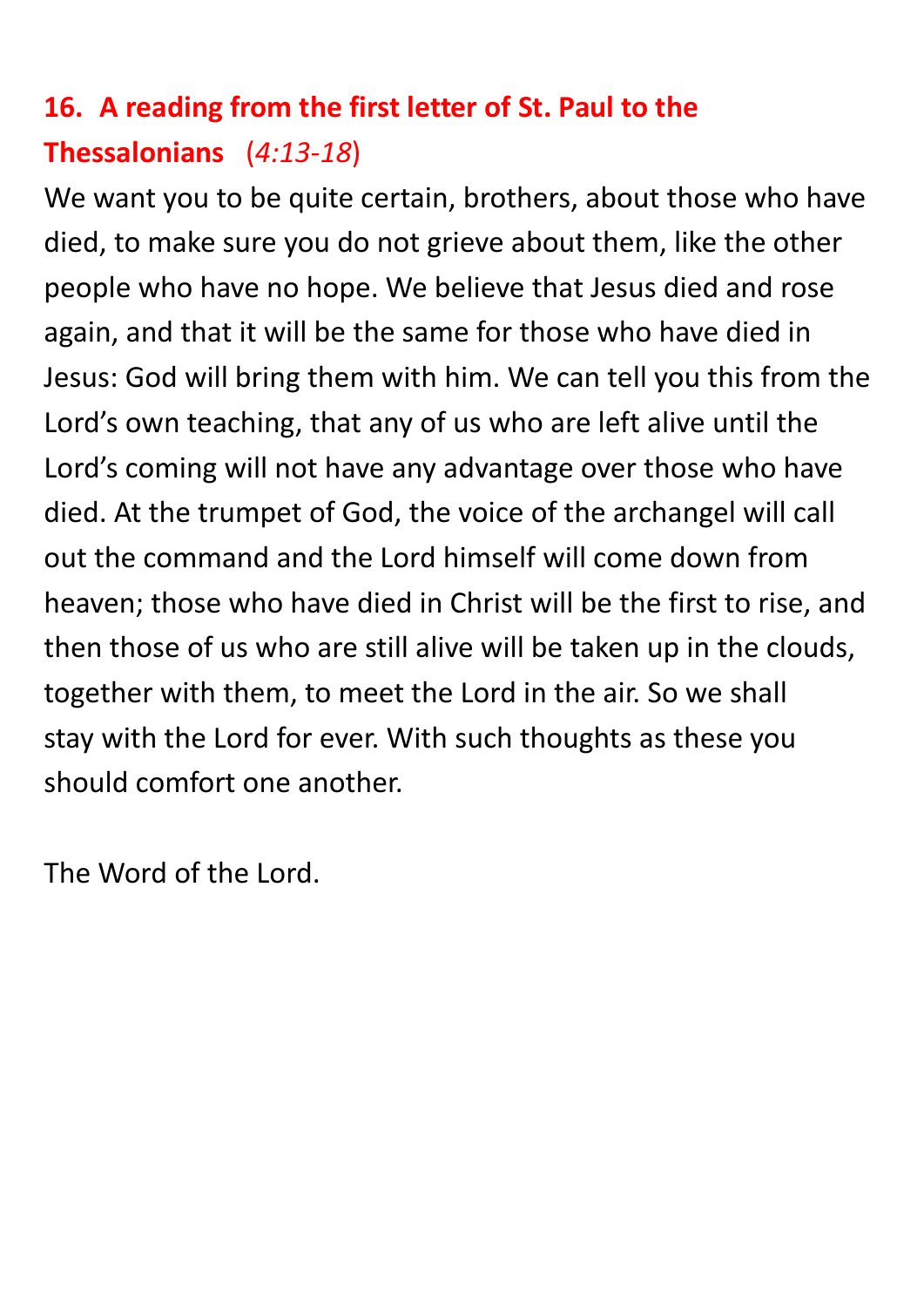### **17. A reading from the first letter of St. John** (*3:1-2*)

Think of love that the Father has lavished on us, by letting us be called God's children; and that is what we are. Because the world refused to acknowledge him, therefore it does not acknowledge us.

My dear people, we are already the children of God but what we are in the future has not yet been revealed; all we know is, that when it is revealed we shall be like him because we shall see him as he really is.